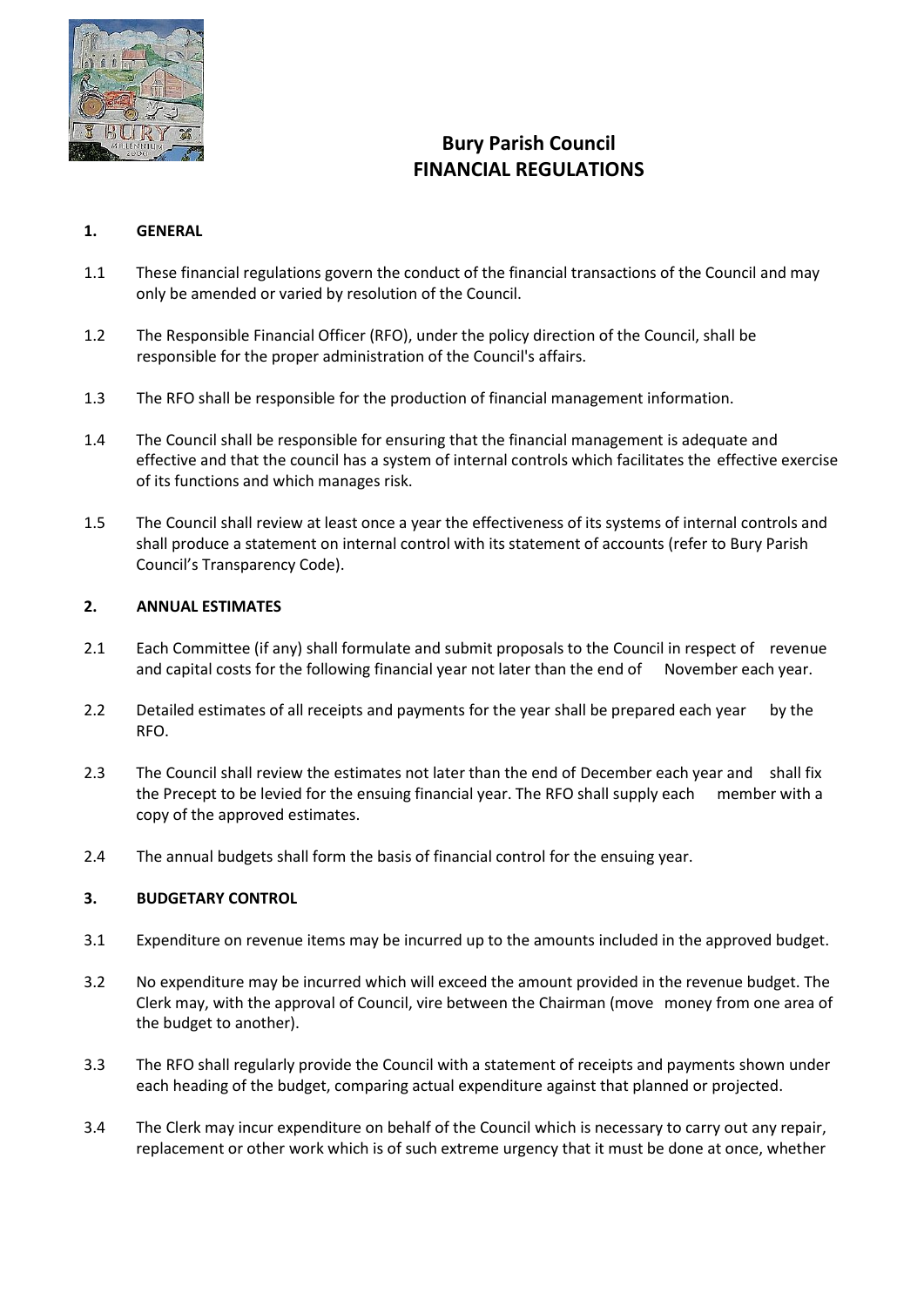

or not there is any budgetary provision for the expenditure, subject to a limit of £500. The Clerk shall report the action to the Council as soon as practicable thereafter.

- 3.5 No expenditure shall be incurred in relation to any capital project and no contract entered into or tender accepted involving capital expenditure unless the Council is satisfied that the necessary funds are available, or the requisite borrowing approval has been obtained.
- 3.6 All capital works shall be administered in accordance with the Council's standing orders and financial regulations relating to contracts.

#### **4. ACCOUNTING AND AUDIT**

- 4.1 All accounting procedures and financial records of the Council shall be determined by the RFO as required by the Accounts and Audit Regulations 2003 and 2006, and any subsequent amendments thereto.
- 4.2 The RFO shall be responsible for completing the annual financial statements of the Council as soon as practicable after the end of the financial year and shall submit them and report thereon to the Council.
- 4.3 The RFO shall be responsible for ensuring that there is adequate and effective system of internal audit of the Council's accounting, financial and other operations in accordance with Regulation 5 of the Accounts and Audit Regulations 2003 and 2006, and any subsequent amendments thereto. Any officer or member of the Council shall, if the RFO or Internal Auditor requires, make available such documents of the Council which appear to the RFO or Internal Auditor to be necessary for the purpose of the internal audit and shall supply the RFO or Internal Auditor with such information and explanation as the RFO or Internal Auditor considers necessary for that purpose.
- 4.4 The Council shall carry out a review of the effectiveness of internal audit on an annual basis in accordance with the Accounts and Audit Regulations 2003 and 2006, and any subsequent amendments thereto.
- 4.5 The Internal Auditor shall carry out the work required by the RFO and the Council and shall be competent and independent of the operations of the Council. The Internal Auditor shall report to Council in writing with a minimum of one annual report in respect of each financial year.
- 4.6 The RFO shall make arrangements for the opportunity for inspection of the accounts, books, and vouchers required by Audit Commission Act 1998 section 15 and the Accounts and Audit Regulations 2003 and 2006, and any subsequent amendments thereto.
- 4.7 The RFO shall, as soon as practicable, bring to the attention of all councillors any correspondence or report from the Internal Auditor, unless the correspondence is of a purely administrative matter.
- 4.8 The RFO will ensure that the Council's affairs are fully compliant with the government's Transparency Code.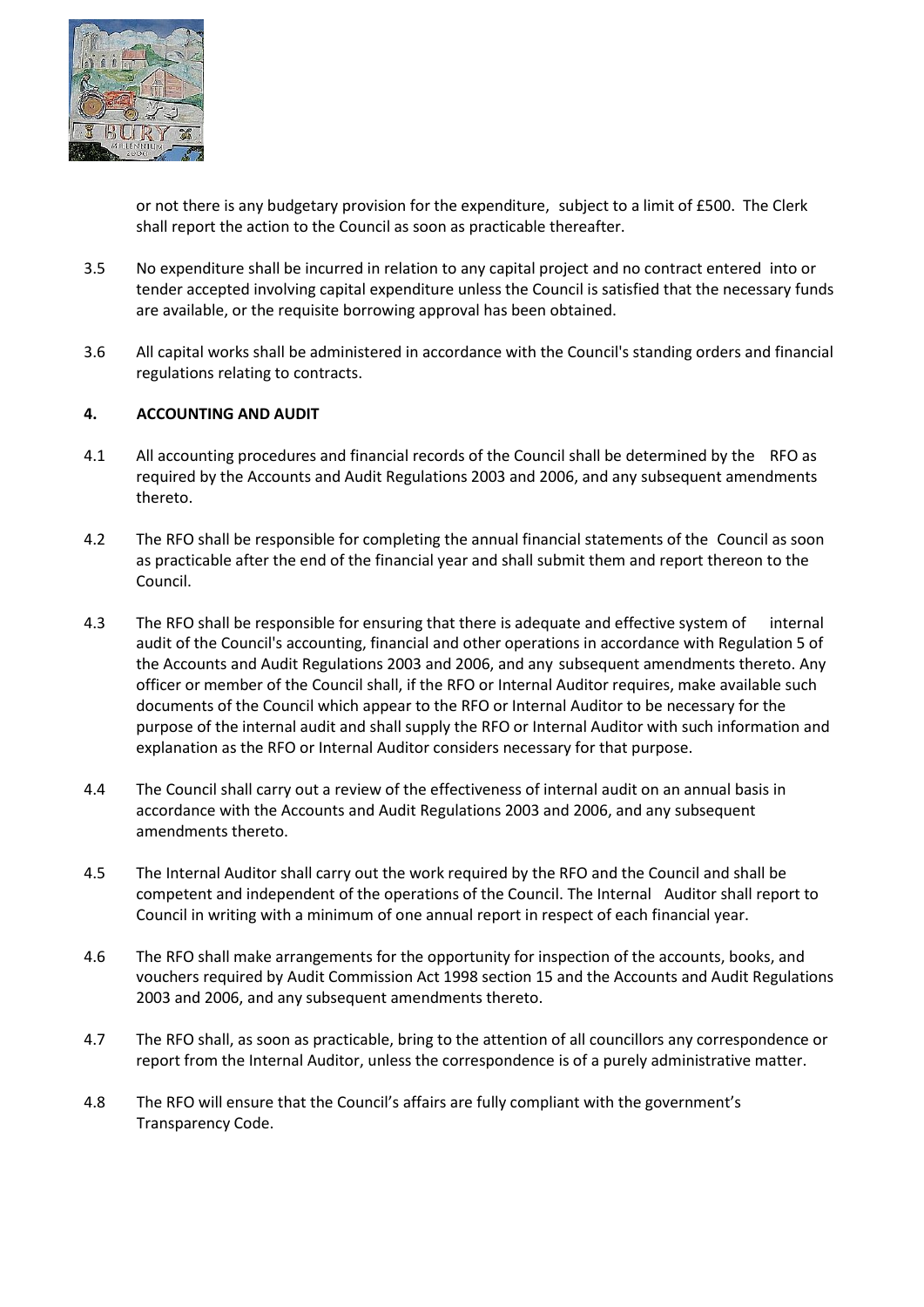

## **5. BANKING ARRANGEMENTS AND CHEQUES**

- 5.1 The Council's banking arrangements shall be made by the RFO and approved by the Council. They shall be regularly reviewed for efficiency.
- 5.2 A schedule of payments required, forming part of the Agenda for the Meeting, shall be prepared by the RFO and, together with the relevant invoices, be presented to Council. If the schedule is in order it shall be authorised by a resolution of the Council and shall be initialled by the Chairman of the Meeting. If more appropriate the detail may be shown in the Minutes of the Meeting.
- 5.3 Cheques drawn on the bank account in accordance with the schedule referred to in paragraph 5.2 or in accordance with paragraph 6.4, shall be signed by two members of Council.

## **6. PAYMENT OF ACCOUNTS**

- 6.1 All payments shall be affected by cheque or bank transfer BACS.
- 6.2 All invoices for payment shall be examined, verified and certified by the Clerk. The Clerk shall satisfy him/herself that the work, goods or services to which the invoice relates shall have been received, carried out, examined and approved.
- 6.3 The RFO shall examine invoices in relation to accuracy and shall analyse them to the appropriate expenditure heading. The Clerk shall take all steps to settle all invoices submitted, and which are in order, at the next available Council Meeting.
- 6.4 If a payment is necessary to avoid a charge to interest under the Late Payment of Commercial Debts (Interest) Act 1998, and the due date for payment is before the next scheduled Meeting of Council, where the Clerk and RFO certify that there is no dispute or other reason to delay payment, the Clerk may (notwithstanding para 6.3) take all steps necessary to settle such invoices provided that a list of such payments shall be submitted to the next appropriate meeting of Council.
- 6.5 The Council will not maintain any form of cash float. All cash received must be banked intact. Any payments made in cash by the Clerk or RFO (for example for postage or minor stationery items) shall be refunded on a regular basis, at least quarterly.

#### **7. PAYMENT OF SALARIES**

- 7.1 The payment of all salaries shall be made in accordance with rules of PAYE and the National Insurance scheme. Salaries shall be as agreed by the Council.
- 7.2 Payment of salaries and payment of deductions from salary such as may be made for tax, national insurance and pension contributions, may be made in accordance with the payroll records and on the appropriate dates, provided that each payment is reported to and ratified by the next available Council Meeting.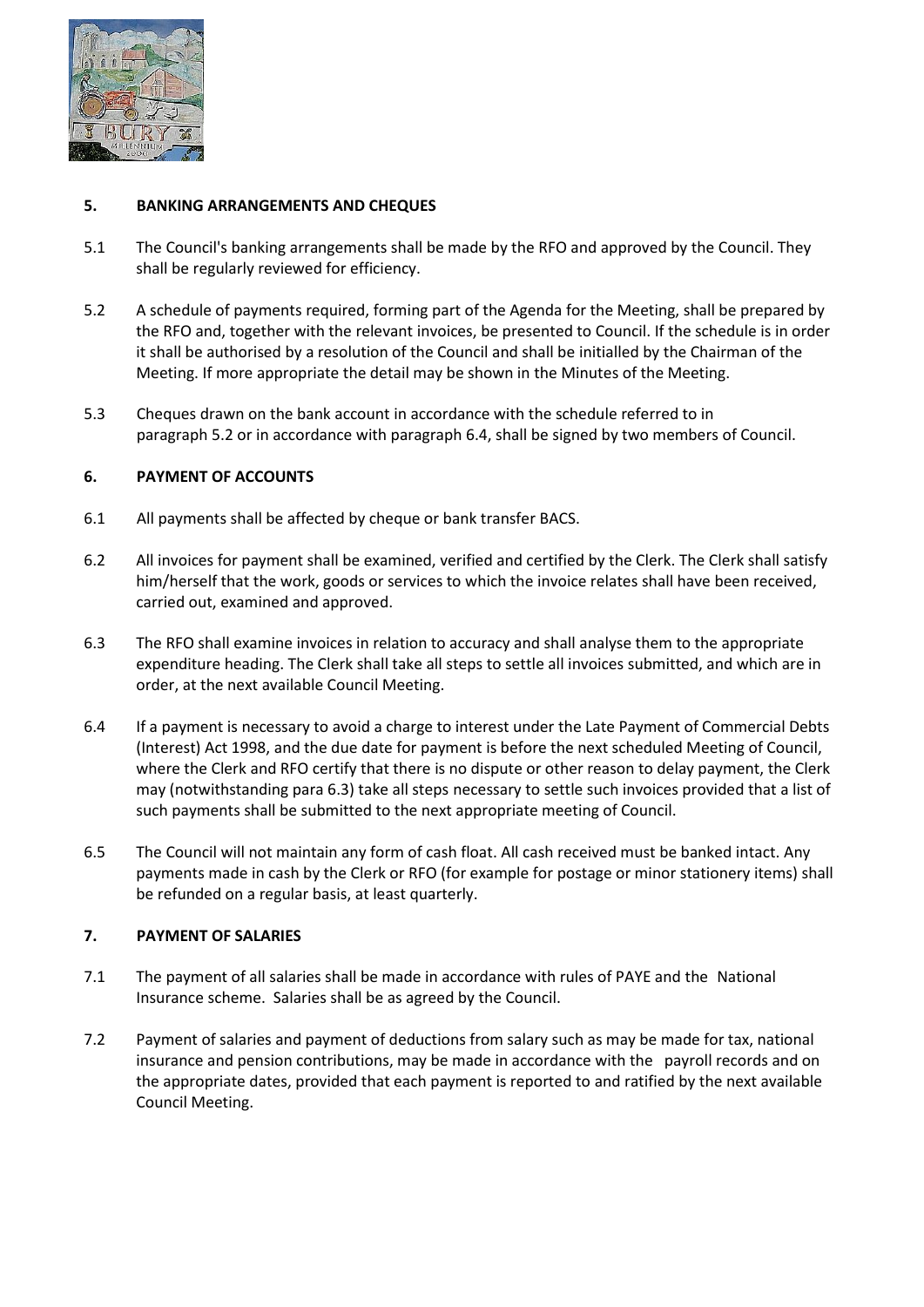

## **8. LOANS AND INVESTMENTS**

- 8.1 All loans and investments shall be negotiated in the name of the Council and shall be for a set period in accordance with Council policy.
- 8.2 The Council's Investment Policy, shall be in accordance with the Trustee Act 2000, and shall be reviewed on a regular basis (at least annually).
- 8.3 All investments of money under the control of the Council shall be in the name of the Council.
- 8.4 All borrowings shall be affected in the name of the Council, after obtaining any necessary borrowing approval. Any application for borrowing approval shall be approved by Council as to terms and purpose.
- 8.5 All investment certificates and other documents relating thereto shall be retained in the custody of the RFO.

## **9. INCOME**

- 9.1 The collection of all sums due to the Council shall be the responsibility of and under the supervision of the RFO.
- 9.2 Particulars of all charges to be made for work done, services rendered or goods supplied shall be agreed annually by the Council, notified to the RFO and the RFO shall be responsible for the collection of all accounts due to the Council.
- 9.3 The Council will review all fees and charges annually, following a report of the Clerk.
- 9.4 Any sums found to be irrecoverable and any bad debts shall be reported to the Council and shall be written off in the year.
- 9.5 All sums received on behalf of the Council shall be banked intact as directed by the RFO. In all cases, all receipts shall be deposited with the Council's bankers with such frequency as the RFO considers necessary.
- 9.6 The origin of each receipt shall be entered on the paying-in slip.
- 9.7 Personal cheques shall not be cashed out of money held on behalf of the Council.
- 9.8 The RFO shall promptly complete any VAT Return that is required. Any repayment claims due in accordance with VAT Act 1994 section 33 shall be made at least annually coinciding with the financial year end.
- 9.9 Where any significant sums of cash are regularly received by the Council, the RFO shall take such steps as are agreed by the Council to ensure that more than one person is present when the cash is counted in the first instance, that there is a reconciliation to some form of control such as ticket issues, and that appropriate care is taken in the security and safety of individuals banking such cash.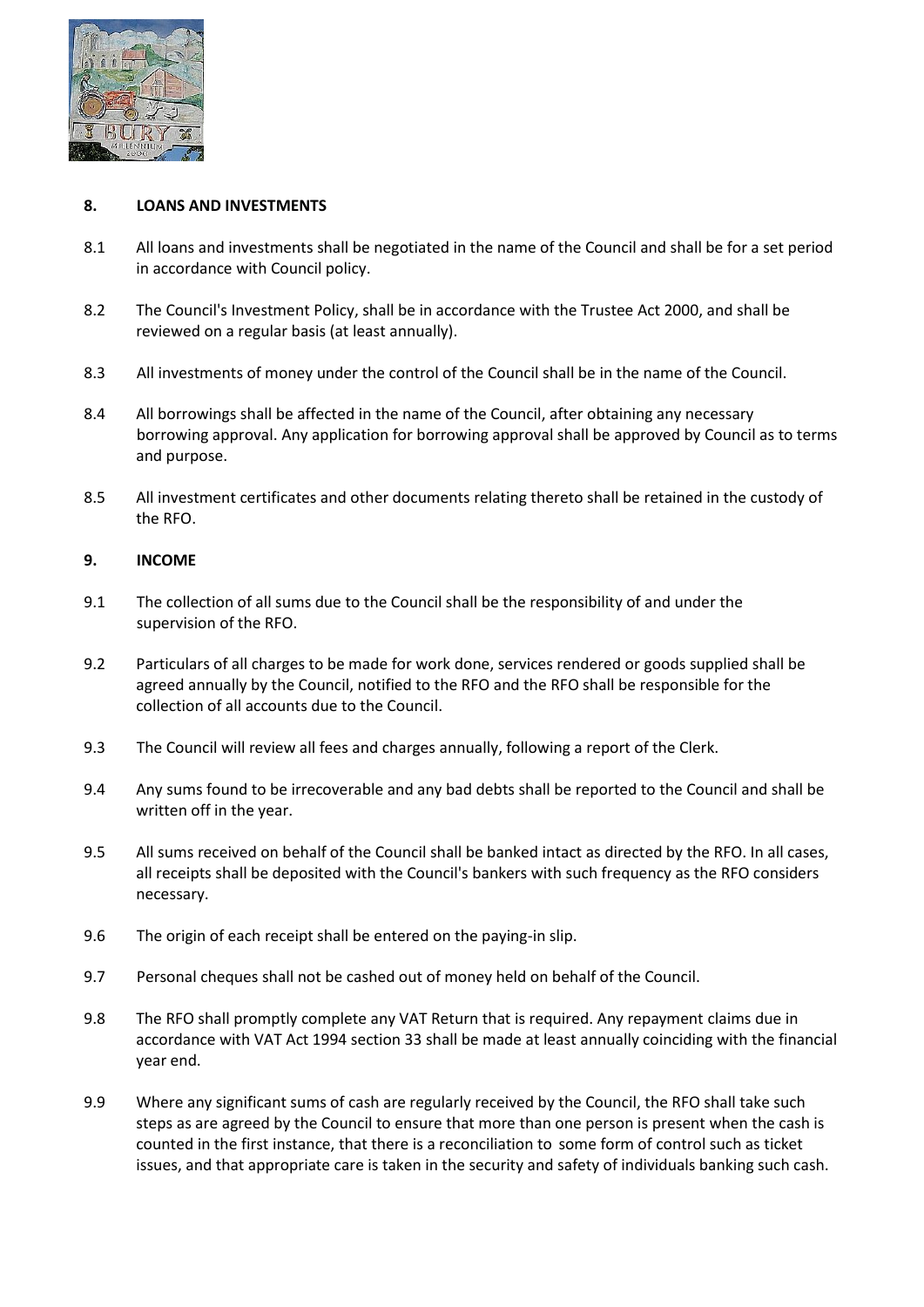

## **10. ORDERS FOR WORK, GOODS AND SERVICES**

- 10.1 An official order or letter shall be issued for all work, goods and services unless a formal contract is to be prepared or an official order would be inappropriate. Copies of orders shall be retained.
- 10.2 Order books shall be controlled by the RFO.
- 10.3 All members and Officers are responsible for obtaining value for money at all times. An officer issuing an official order is to ensure as far as reasonable and practicable that the best available terms are obtained in respect of each transaction, usually by obtaining three or more quotations or estimates from appropriate suppliers, subject to any de minimis provisions in Regulation 11 (I) below.
- 10.4 The RFO shall verify the lawful nature of any proposed purchase before the issue of any order, and in the case of new or infrequent purchases or payments, the RFO shall ensure that the statutory authority shall be reported to the meeting at which the order is approved so that the Minutes can record the power being used.

# **11. CONTRACTS**

- 11.1 Procedures as to contracts are laid down as follows:
- (a) Every contract shall comply with these financial regulations, and no exceptions shall be made otherwise than in an emergency provided that these regulations shall not apply to contracts which relate to items (i) to (vi) below:
	- (i) for the supply of gas, electricity, water, sewerage and telephone services;
	- (ii) for specialist services such as are provided by solicitors, accountants, surveyors and planning consultants;
	- (iii) for work to be executed or goods or materials to be supplied which consist of repairs to or parts for existing machinery or equipment or plant;
	- (iv) for work to be executed or goods or materials to be supplied which constitute an extension of an existing contract by the Council;
	- (v) for goods or materials proposed to be purchased which are proprietary articles and/or are only sold at a fixed price.
- (b) The Parish Council will carry out a financial search on any company the Council intends to contract with.
- (c) Where it is intended to enter into a contract exceeding £20,000 in value for the supply of goods or materials or for the execution of works or specialist services other than such goods, materials, works or specialist services as are excepted as set out in paragraph (a) the Clerk shall invite tenders from at least three firms to be taken from the appropriate approved list.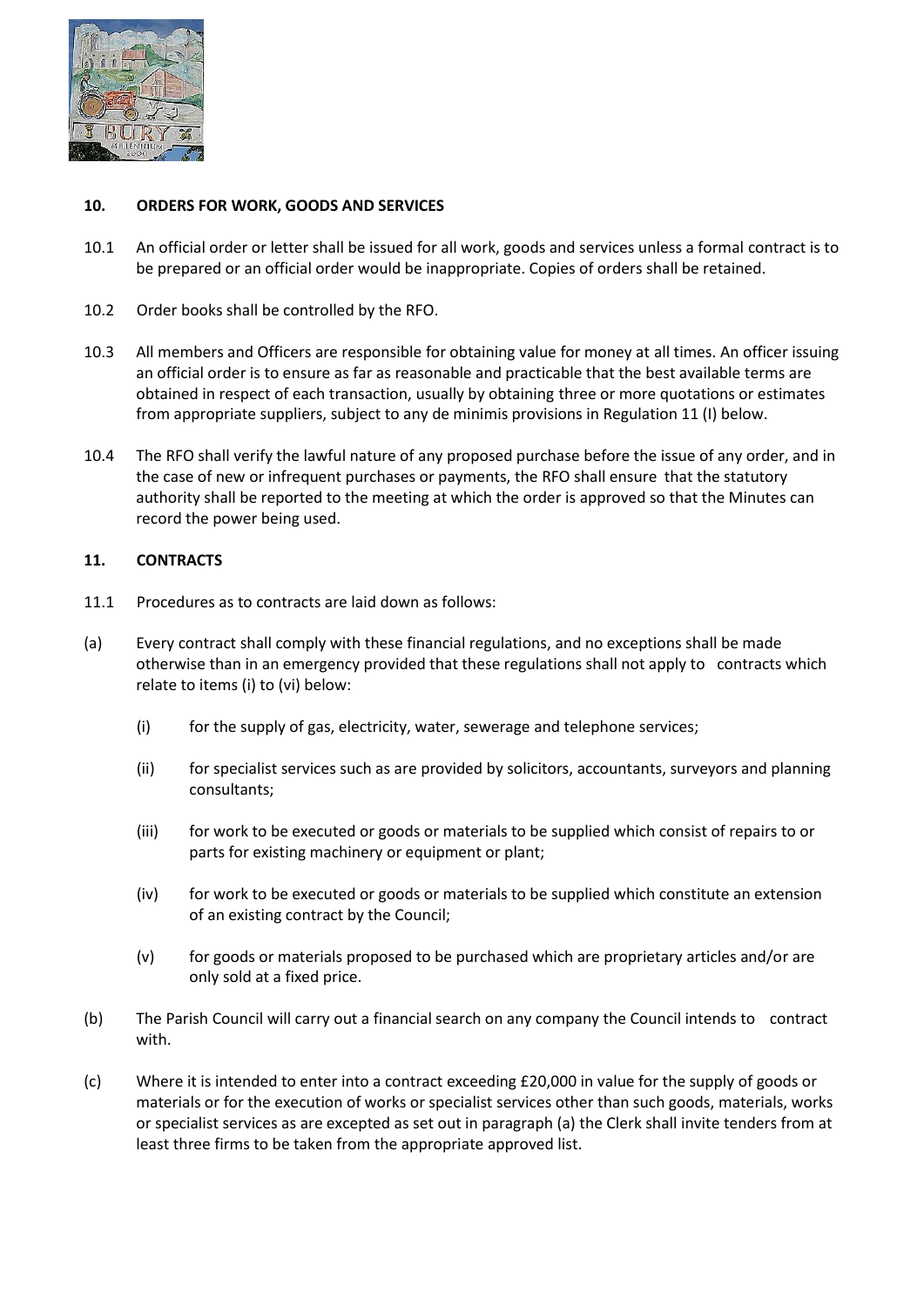

- (d) When applications are made to waive financial regulations relating to contracts to enable a price to be negotiated without competition the reason shall be embodied in a recommendation to the Council.
- (e) Such invitation to tender shall state the general nature of the intended contract and the Clerk shall obtain the necessary technical assistance to prepare a specification in appropriate cases. The invitation shall in addition state that tenders must be addressed to the Clerk. Each tendering firm shall be supplied with a specifically marked envelope in which the tender is to be sealed and remain sealed until the prescribed date for opening tenders for that contract.
- (f) All sealed or electronic tenders shall be opened at the same time on the prescribed date by the Clerk in the presence of at least one member of Council.
- (g) If less than three tenders are received for contracts above £20,000 or if all the tenders are identical the Council may make such arrangements as it thinks fit for procuring the goods or materials or executing the works.
- (h) When it is to enter into a contract less than £20,000 in value for the supply of goods or materials or for the execution of works or specialist services other than such goods, materials, works or specialist services as are excepted as set out in paragraph (a) the Clerk/RFO shall obtain 3 quotations (priced descriptions of the proposed supply); where the value is below £1,000 and above £100 the Clerk shall strive to obtain 3 estimates. Otherwise, Regulation 10 (3) above shall apply.
- (i) The Council shall not be obliged to accept the lowest or any tender, quote or estimate.

# **12. PROPERTIES AND ESTATES**

- 12.1 The Clerk shall make appropriate arrangements for the custody of all title deeds of properties owned by the Council. The RFO shall ensure a record is maintained of all properties owned by the Council, recording the location, extent, plan, reference, purchase details, nature of the interest, tenancies granted, rents payable and purpose for which held in accordance with Regulation 4(3)(b) of the Accounts and Audit Regulations 1996 as amended.
- 12.2 No property shall be sold, leased or otherwise disposed of without the authority of the Council, together with any other consents required by law, save where the estimated value of any one item of tangible movable property does not exceed £50.

#### **13. INSURANCE**

- 13.1 Following an annual risk assessment, the RFO shall effect all insurances and negotiate all claims on the Council's insurers
- 13.2 The RFO shall give prompt notification to the Parish Council and Insurers of all new risks and of any alterations affecting existing insurances.
- 13.3 The RFO shall keep a record of all insurances effected by the Council and the property and risks covered thereby and annually review it.